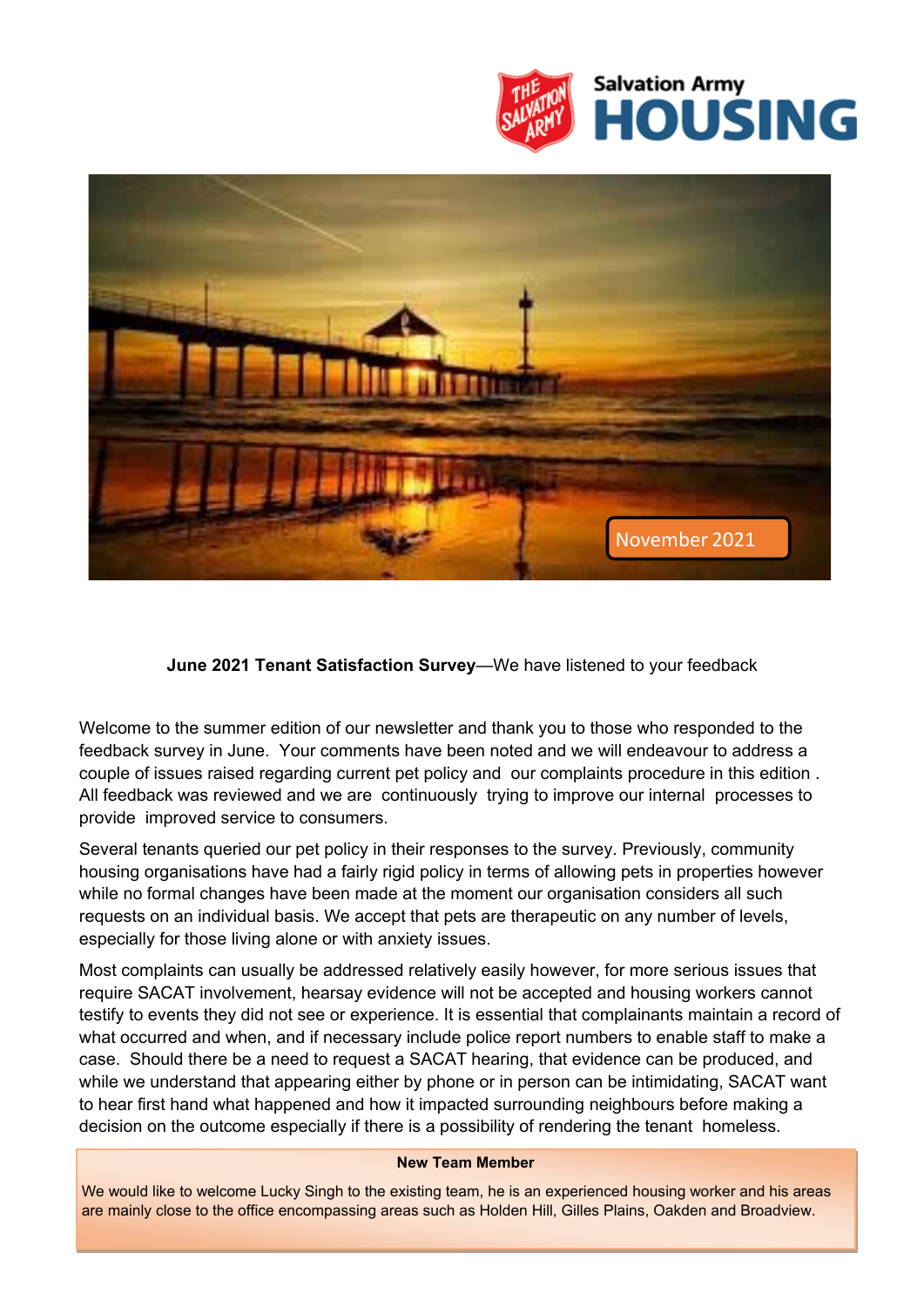## **Financial Assistance**

Having money troubles?

Financial problems can affect anyone, anywhere, at any time. With debt building up, paying your rent or even buying food for your family can feel overwhelming.

Money troubles may leave people feeling lonely, embarrassed and isolated. If your financial

situation gives you more of an icy shiver than a warm sense of safety, help is at hand. There are many services to help you get back on your feet.

Do you need urgent help?

Call or visit your nearest Salvos centre to find out more about;

# **Financial counselling**



Do you need practical step-by-step directions to help you leave money troubles behind for good?

Get free, confidential advice from caring, qualified counsellors who really listen to you without judgement.

### **No Interest Loan Scheme (NILS)**

Sometimes we all need a little bit of extra help. If you're on a low income and need a loan for essentials, apply for a no-interest loan today. It's safer and cheaper than pay day loans, pawning your goods or renting appliances.

# Services and support in SA, find them using the Affordable SA App

The Salvation Army is delighted to partner with the State Government to provide Helpline Services in conjunction with this mobile app providing greater access to resources and support services for South Australians and empowering them to take greater control over their financial decisions.

# **With the 'Affordable SA' app you can:**

Explore information with the "I need help with…" tool

Stay connected with the latest events, through a one-click add to calendar functionality

Get directions to events

Stay up to date with the latest news and announcements

Add content to your favourites so you can revisit it at a later date

Share content via email or social media

Easily connect with the services and support you need throughout South Australia

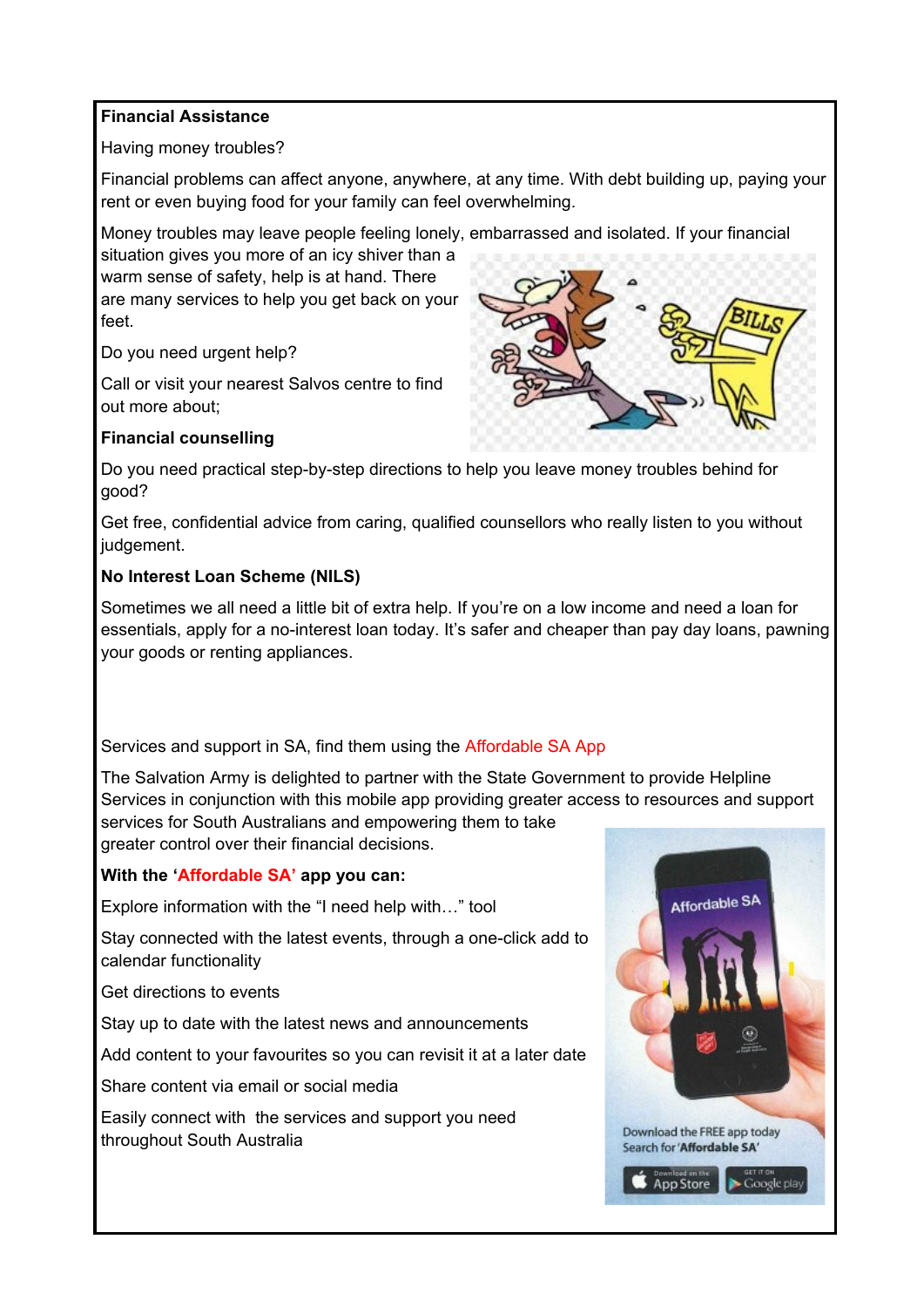# **10 interesting facts about Australia that may surprise you**





### **During office hours, all maintenance to be reported to office Ph: 8368 6800**

### **Emergency maintenance numbers**

### *(for out of hours emergencies only)*

Plumbing: 8240 1235

Electrical: 8381 8286

SA Power Networks: 13 13 66

SA Water: 1300 729 283

Gas Emergencies: 1800 427 532